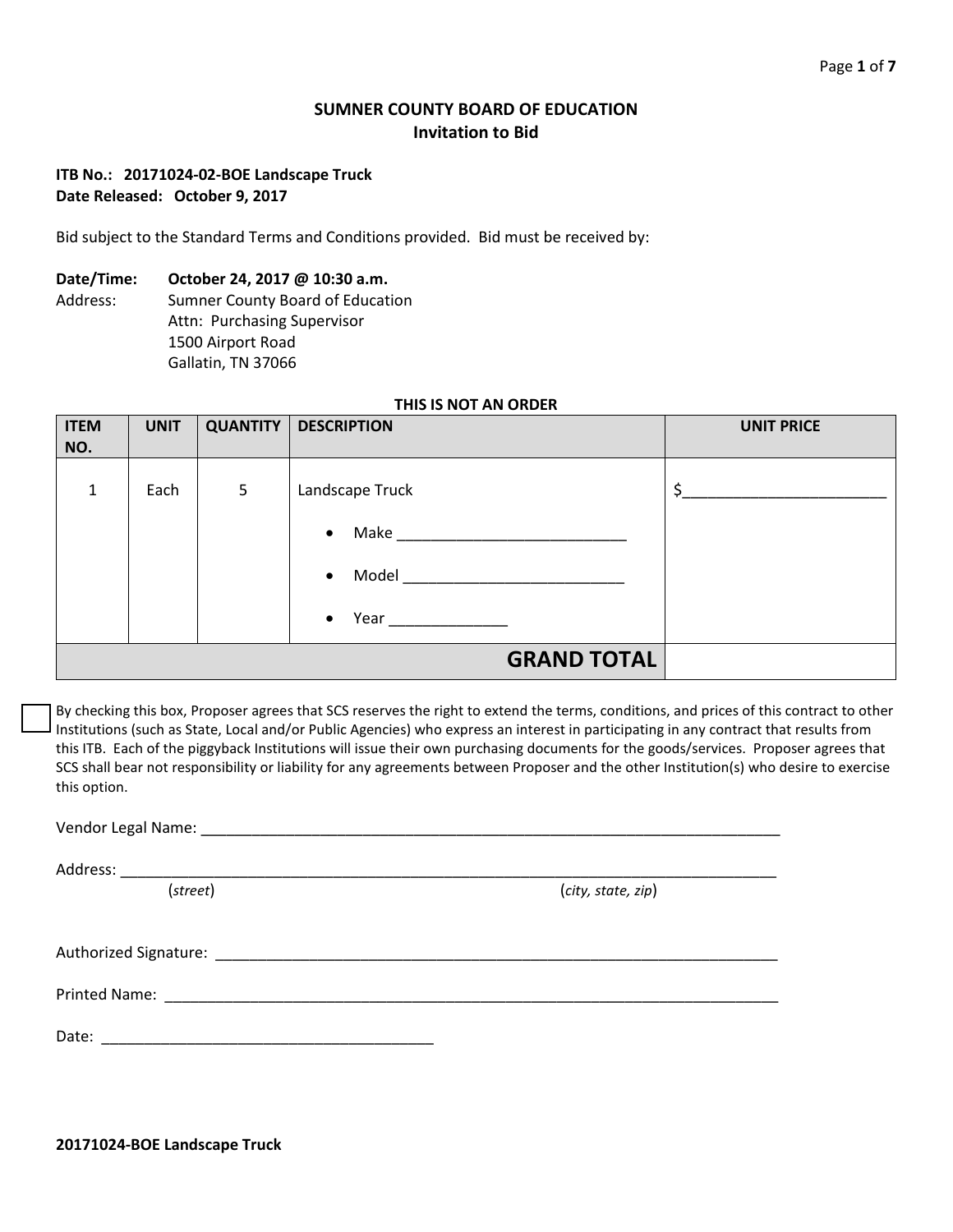# **NOTICE TO PROPOSERS**

There may be one or more amendments to this ITB. In order to receive communication for any such amendments issued specifically to this ITB, the proposer must provide the information requested below to the Sumner County Board of Education (SCS) Purchasing Department. The information may be sent by email to: Chris Harrison, Purchasing Supervisor, chris.harrison@sumnerschools.org. SCS will send amendments only to those proposers which complete and return this information in a timely manner.

| ITB Number:             | 20171024-02-BOE Landscape Truck |
|-------------------------|---------------------------------|
| Company Name:           |                                 |
| <b>Mailing Address:</b> |                                 |
|                         |                                 |
|                         |                                 |
| <b>Phone Number:</b>    |                                 |
| <b>Contact Person:</b>  |                                 |
| Email Address:          |                                 |

Emailed amendments will be sent in a Microsoft Word (Office for Windows) or Portable Document Format (pdf) format. Any alterations to the document made by the proposer may be grounds for rejection of proposal, cancellation of any subsequent award or any other legal remedies available to SCS.

Amendments will also be posted on the SCS website **https://sumnerschools.org/index.php/current-bids-and-rfps** and attached to the solicitation listing as a PDF or WORD file. Check the particular solicitation on the Current Bids and RFPs webpage for any posted amendments.

By completing and returning this form, the Proposer has expressed its intent to provide a proposal for **20171024-02-BOE Landscape Truck.**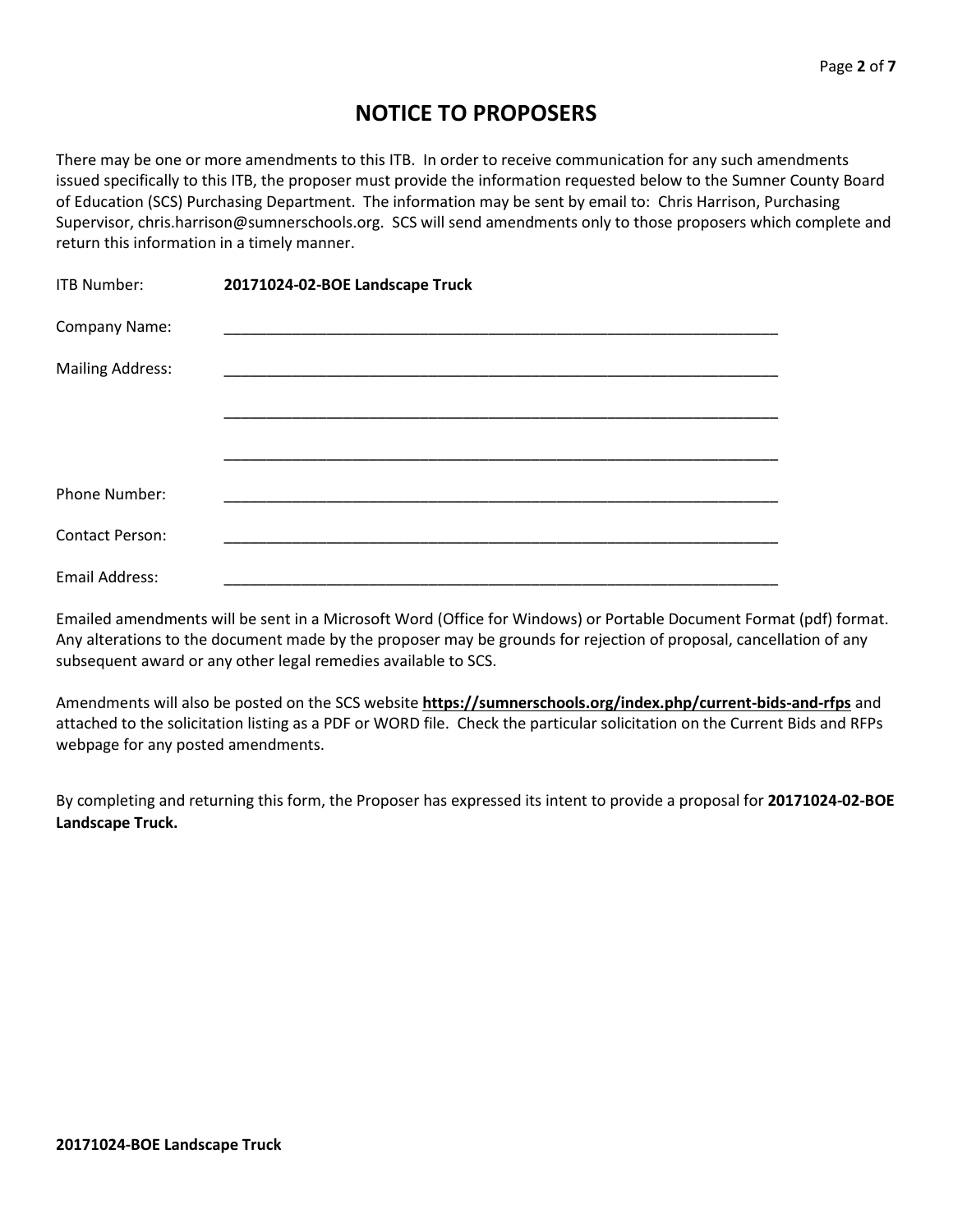# **SUMNER COUNTY BOARD OF EDUCATION INVITATION TO BID 20171024-02-BOE LANDSCAPE TRUCK**

SCS has selected the following vehicle as a basis to establish quality and design:

- Isuzu (Commercial) NPR
	- o Model: HB4 176 *(standard model)*
	- o Crew Cab
	- o Gas, V8 Engine
	- o 12,000 GVWR (*minimum*)
	- o Color: White
	- o Power Windows & Door Locks



SCS shall accept bids for vehicles that meet or exceed the same quality and design as referenced. The vendor must quote a new, never titled vehicle. The Landscape Truck must come equipped with a landscaper body meeting the following specifications:

# **Wil-Ro Inc. – Select Series Landscaper Body**

| 14ft. Long Plus 5ft. Dovetail (Total Overall Length 19ft.) x 8ft. Wide                                 |  |  |  |  |
|--------------------------------------------------------------------------------------------------------|--|--|--|--|
| 5ft. Removable Dovetail                                                                                |  |  |  |  |
| Floor - 1/8" Steel Treadplate with Four (4) "D" Ring Tie Downs Welded to Floor                         |  |  |  |  |
| Headboard Storage Box - #S-1, 20" Long, 20" Tall, 80" Wide, Drop Down Rear Door, Provision for Padlock |  |  |  |  |
| Sides - 15" Tall, Expanded Metal, Both Sides Drop Down                                                 |  |  |  |  |
| Two 15" Tall Drop-In Gates, 1 @ Approx. 2ft. Back of Headboard, 1 @ Rear of Dump Platform              |  |  |  |  |
| Ramp - Standard Duty 6K Capacity, 5ft. Long, Split                                                     |  |  |  |  |
| Rake & Shovel                                                                                          |  |  |  |  |
| Water Cooler Bracket                                                                                   |  |  |  |  |
| TT@ TrimmerTrap Lockable Grass Trimmer Rack                                                            |  |  |  |  |
| Underbody Toolbox - 48" Long, 18" Tall, 18" Deep, Curb Side                                            |  |  |  |  |
| Rear 2" Hitch Receiver, 10,000 lbs. Capacity                                                           |  |  |  |  |
| Hoist - Venco VC520-ED Elect.-Hyd., Double Acting                                                      |  |  |  |  |
| Electric Brake Controller with 7 & 4 Way Plug                                                          |  |  |  |  |
| Color - Black, White Pin Stripe                                                                        |  |  |  |  |
| Body Lights, Mud Flaps                                                                                 |  |  |  |  |
| Install on Cab Chassis                                                                                 |  |  |  |  |
| Chassis Application: 110" to 120" CA                                                                   |  |  |  |  |

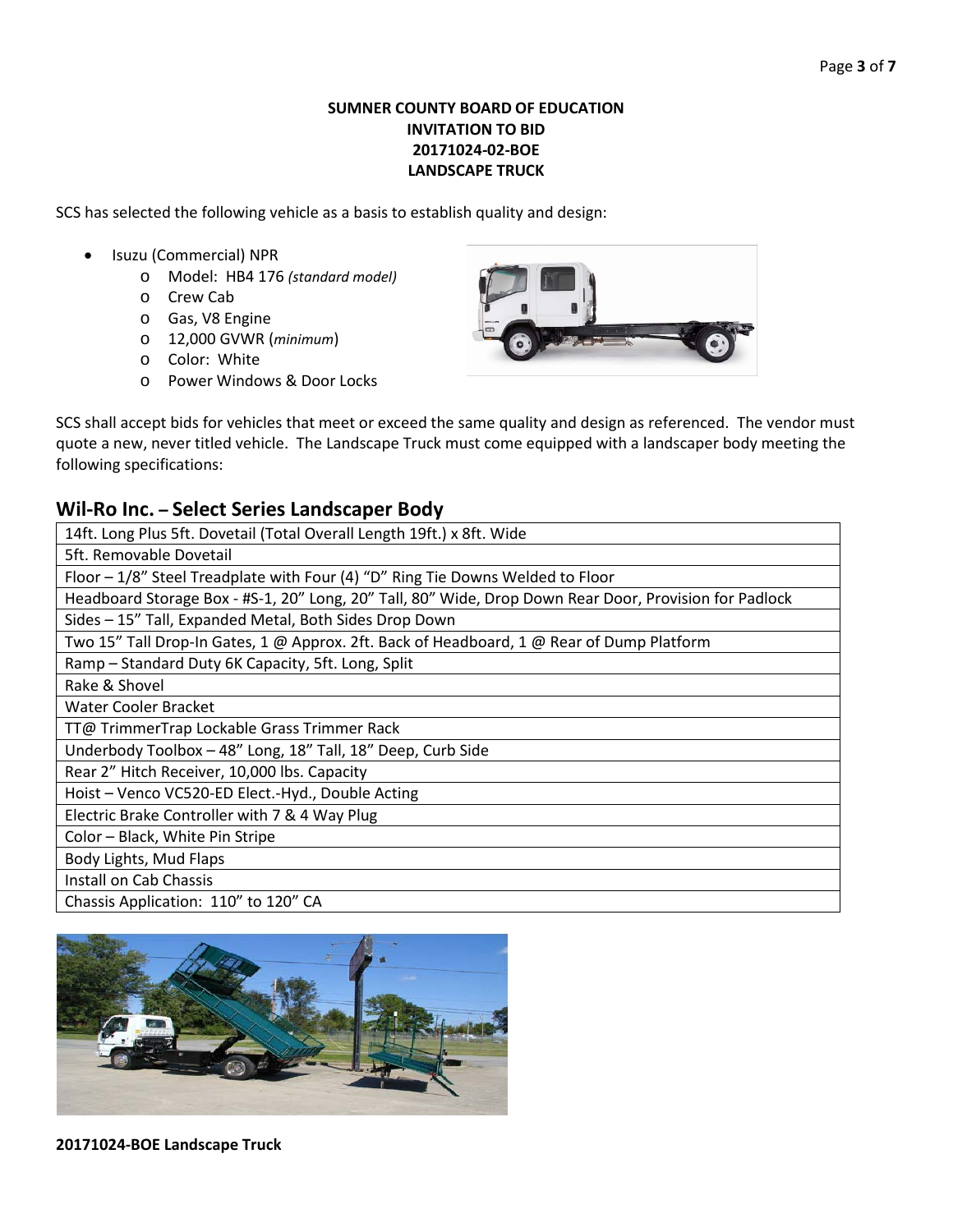Title Information: Sumner County Board of Education 1500 Airport Road Gallatin, TN 37066

The vendor must include delivery of vehicles (with landscaper body installed) to the 1500 Airport Road address referenced above.

The vendor must reference any warranties and limitations.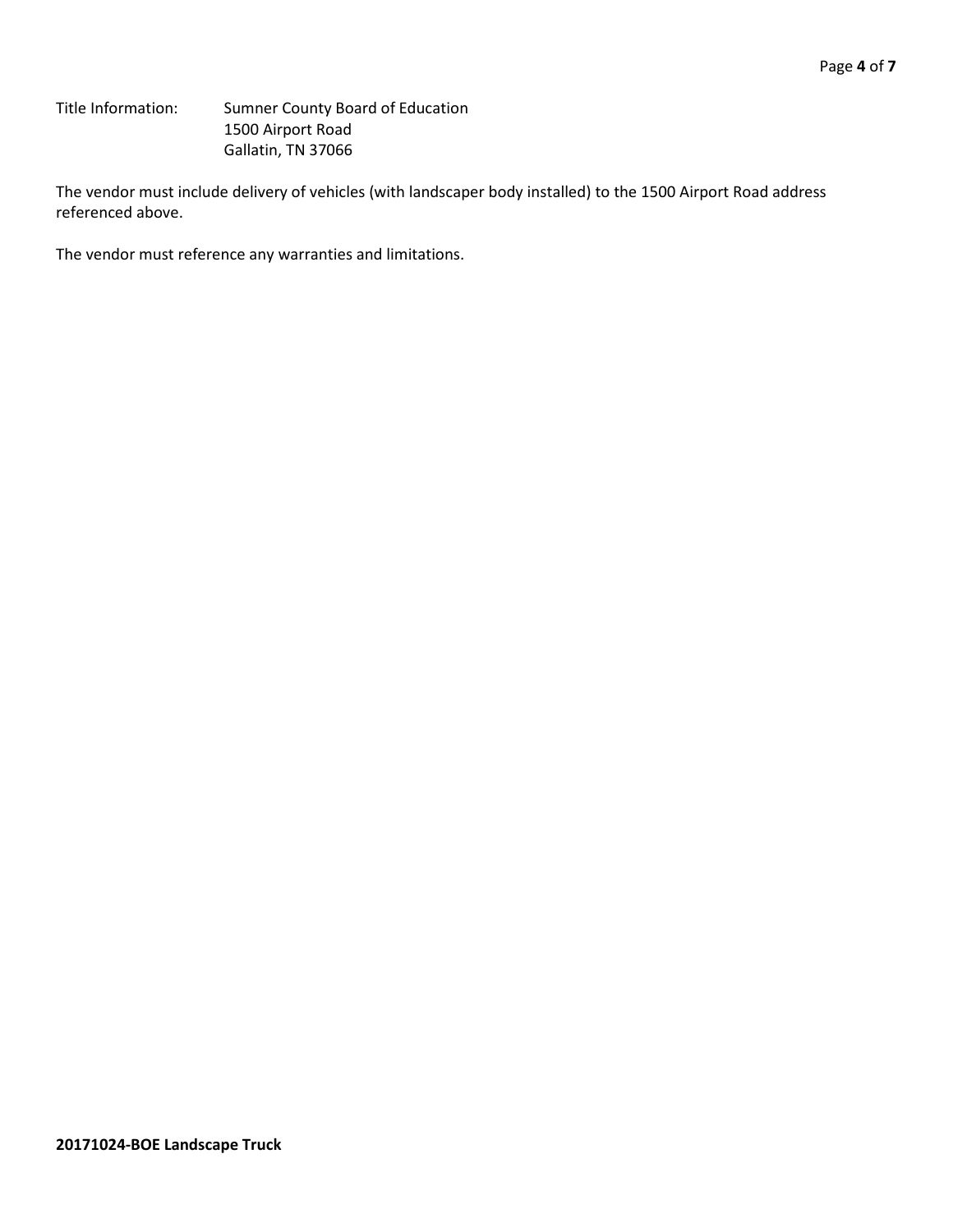## **STANDARD PURCHASING TERMS & CONDITIONS SUMNER COUNTY BOARD OF EDUCATION (SCS)**

#### **1. PREPARATION AND SUBMISSION OF BID.**

- **a.** Failure to examine any drawings**,** specifications, or instructions will be at the bidder's risk. Any deviation from the stated terms, conditions and specifications must be coordinated with and approved in writing by the SCS Purchasing Supervisor.
- **b.** BID SUBMITTAL / SIGNATURE: Bid shall give the full name and business address of the bidder. If the bidder is a corporation, the name shall be stated as it is in the corporate charter. Bids must be signed in ink by the bidder's authorized agent. Unsigned bids will be rejected. Bids are to be sealed and the outside of the envelope is to reference the bid number. The person signing the bid must show his title, and if requested by the institution, must furnish satisfactory proof of his or her authority to bind his or her company in contract. Bidder understands that by submitting a bid with an authorized signature, it shall constitute an offer to SCS. Bids must be typewritten or in ink; otherwise they may not be considered. Purchase orders will be issued to the firm name appearing on the W9. Facsimile responses will not be considered.
- **c.** SCS is not responsible for any costs incurred by any vendor pursuant to the RFP. The vendor shall be responsible for all costs incurred in connection with the preparation and submission of its proposal.
- **d.** All bids that exceed \$25,000 must have the Company Name, License Number, Expiration Date thereof and License Classification of Contractor listed on the outside of the sealed envelope, as required by State of Tennessee Code Annotated 62-6-119.
- **e.** Bids are to be received in the location designated on the bid no later than the specified date and time. Late bids will NOT be opened or considered.
- **f.** No erasures permitted. Errors may be crossed out and corrections printed in ink or typewritten adjacent to error and must be initialed in ink by person signing bid.
- **g.** Specifications: Reference to available specifications shall be sufficient to make the terms of the specifications binding on the bidder. The use of the name of a manufacturer, or any special brand or make in describing an item does not restrict the bidder to that manufacturer or specific article, unless specifically stated. Comparable products of other manufacturers will be considered if proof of compatibility is contained in the bid. Bidders are required to notify SCSs Purchasing Supervisor whenever specifications/procedures are not perceived to be fair and open. The articles on which the bids are submitted must be equal or superior to that specified. Informative and Descriptive Literature: The bidder must show brand or trade names of the articles bid, when applicable. It shall be the responsibility of the vendor, including vendors whose product is referenced, to furnish with the bid such specifications, catalog pages, brochures or other data as will provide an adequate basis for determining the quality and functional capabilities of the product offered. Failure to provide this data may be considered valid justification for rejection of bid.
- **h.** Samples: Samples of items when called for, must be furnished free of expense, and if not destroyed will, upon vendor's request within ten (10) days of bid opening, be returned at the bidder's expense. Each sample must be labeled with the bidder's name, manufacturer's brand name and number, bid number and item reference.
- **i.** Time of Performance: The number of calendar days in which delivery is to be made after receipt of order shall be stated in the bid and may be a factor in making an award, price notwithstanding. If no delivery time is stated in the bid, bidder agrees that delivery is to be made within two weeks (10 business days) of order.
- **j.** Transportation and delivery charges should be included in the price and be fully prepaid by the vendor to the destination specified in the bid. Bid prices shall include delivery of all items F.O.B. destination.
- **k.** New materials and supplies must be delivered unless otherwise specifically stated in the bid.
- **l.** Alternate/multiple bids will not be considered unless specifically called for in the bid.
- **m.** Only bids submitted on bid forms furnished by the Institution will be considered.
- **n.** By signing this bid where indicated, the bidder agrees to strictly abide by all local, state and federal statutes and regulations. The bidder further certifies that this bid is made without collusion or fraud.
- **o.** Failure to Bid/Error in Bid. In case of error in the extension of prices in the bid, the unit price will govern. Late bids will NOT be opened or considered. Bidders are cautioned to verify their bids before submission, as amendments received after the bid deadline will not be considered. No bid shall be altered, amended or withdrawn after opening. After bid opening, a bidder may withdraw a bid only when there is obvious clerical error such as a misplaced decimal point, or when enforcement of the bid would impose unconscionable hardship due to an error in the bid resulting in a quotation substantially below the other bids received. Bid withdrawals will be considered only upon written request of the bidder.

### **20171024-BOE Landscape Truck**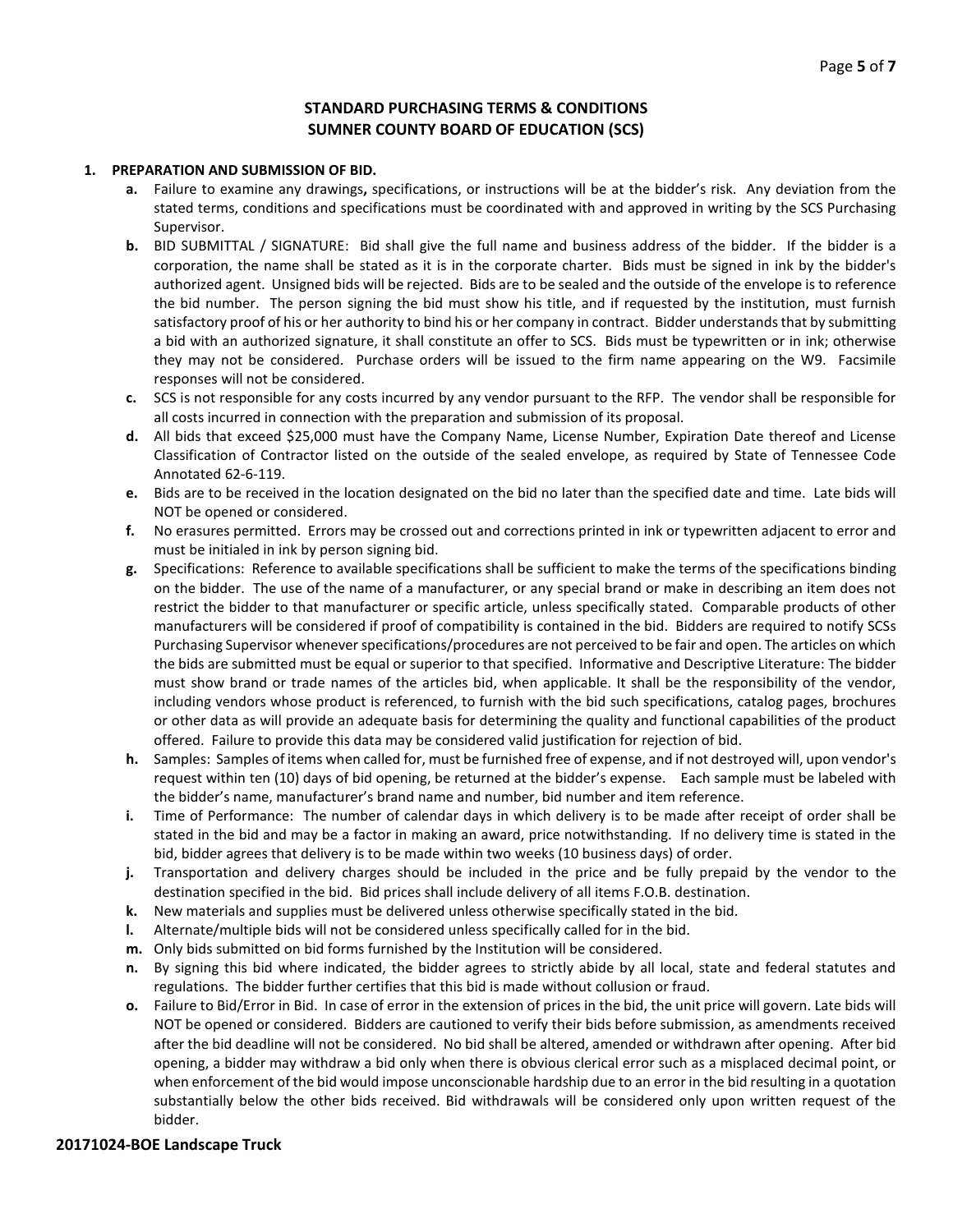- **2. OPEN RECORDS.** In order to comply with the provisions of the Tennessee Open Records Act, all bids will be publicly opened and are subject to public inspection after the award upon written request. Bidders may be present at bid opening. Summary information will be posted the SCS website, www.sumnerschools.org under the Invitation to Bid link.
- **3. ACCEPTANCE AND AWARD.** SCS reserves the right to reject any and all bids and to waive any informality in bids and, unless otherwise specified by the bidder to accept any item in the bid. Action to reject all bids shall be taken for unreasonably high prices, errors in the bid documents, cessation of need, unavailability of funds, or any other reason approved by SCS.
	- **a.** Contracts and purchases will be made with the lowest, responsive, responsible, qualified bidder. The quality of the articles to be supplied, their conformity with the specifications, their suitability to the requirements of the Institution, cash discount offered and the delivery terms will be taken into consideration.
	- **b.** Any deviation from these stated terms, specifications and conditions must be coordinated with and approved in writing by the Purchasing Supervisor.
	- **c.** Prices quoted on the response (if any) are to be considered firm and binding until the said equipment, supplies or services are in the possession of SCS.
	- **d.** SCS reserves the right to order more or less than the quantity listed in the bid.
	- **e.** If a bidder fails to state a time within which a bid must be accepted, it is understood and agreed that SCS shall have ninety (90) days to accept.
	- **f.** No purchase or contract is authorized or valid until the issuance of a SCS purchase order in accordance with SCS policy. No SCS employee is authorized to purchase equipment, supplies or services prior to the issuance of such a purchase order.
	- **g.** The contract may not be assigned without written SCS consent.
	- **h.** If the appropriate space is marked on the bid, other Institutions (such as State, Local and/or Public Agencies) may purchase off the contract during the same period as SCS.
	- **i.** The awarded bidder will be required to post a performance and payment bond in the amount of 25% of the contract price if it exceeds \$100,000 as stated by State of Tennessee Code Annotated 12-4-201.
	- **j.** If the project cost is in excess of \$25,000 a performance bond must be secured by the requesting part in an amount equal to the market improvement value.
- **4. PAYMENT**. Payment terms must be specified in the bid response, including any discounts for early payment. Partial payments will not be approved unless justification for such payment can be shown. Terms will be net 30 days. Payment will not be made until all the conditions of the RFP/RFQ are inspected and approved as meeting all specifications by persons appointed by SCS.
- **5. DEFAULT OF SELECTED VENDOR.** In case of vendor default, SCS may procure the articles or services from other sources and hold the defaulting vendor responsible for any resulting cost. If the awarded vendor violates any terms of their response, the contract, SCS policy or any law, they may be disqualified from bidding for a period of two years for minor violations or longer for major violations. Bids from disqualified bidders will not be accepted during the period of disqualification.
- **6. INSPECTION OF PURCHASES.** Articles received which are not equivalent will not be accepted and will be picked up by the vendor or returned to vendor, shipping charges collect. SCS shall have a reasonable period in which to inspect and accept or reject materials without liability. If necessity requires SCS to use nonconforming materials, an appropriate reduction in payment may be made.
- **7. TAXES.** SCS is tax exempt; do not include taxes in quotation. Vendors making improvements or additions to, or performing repair work on real property for SCS are liable for any applicable sales or use tax on tangible personal property used in connection with the contract or furnished to vendors by the state for use under the contract.
- **8. NONDISCRIMINATION.** SCS is an equal opportunity employer. SCS and bidder agree to comply with Titles VI and VII of the Civil Rights Act of 1964, Title IX of the Education Amendments of 1972, Section 504 of the Rehabilitation Act of 1973, Executive Order 11,246, the Americans with Disabilities Act of 1990 and the related regulations to each. Each party assures that it will not discriminate against any individual including, but not limited to employees or applicants for employment and/or students, because of race, religion, creed, color, sex, age, disability, veteran status or national origin. In the event that any claims should arise with regards to violations of any such local, state or federal law, statues, rule or regulations, the vendor will indemnify and hold SCS harmless for any damages, including court costs or attorney fees, which might be incurred.

### **20171024-BOE Landscape Truck**